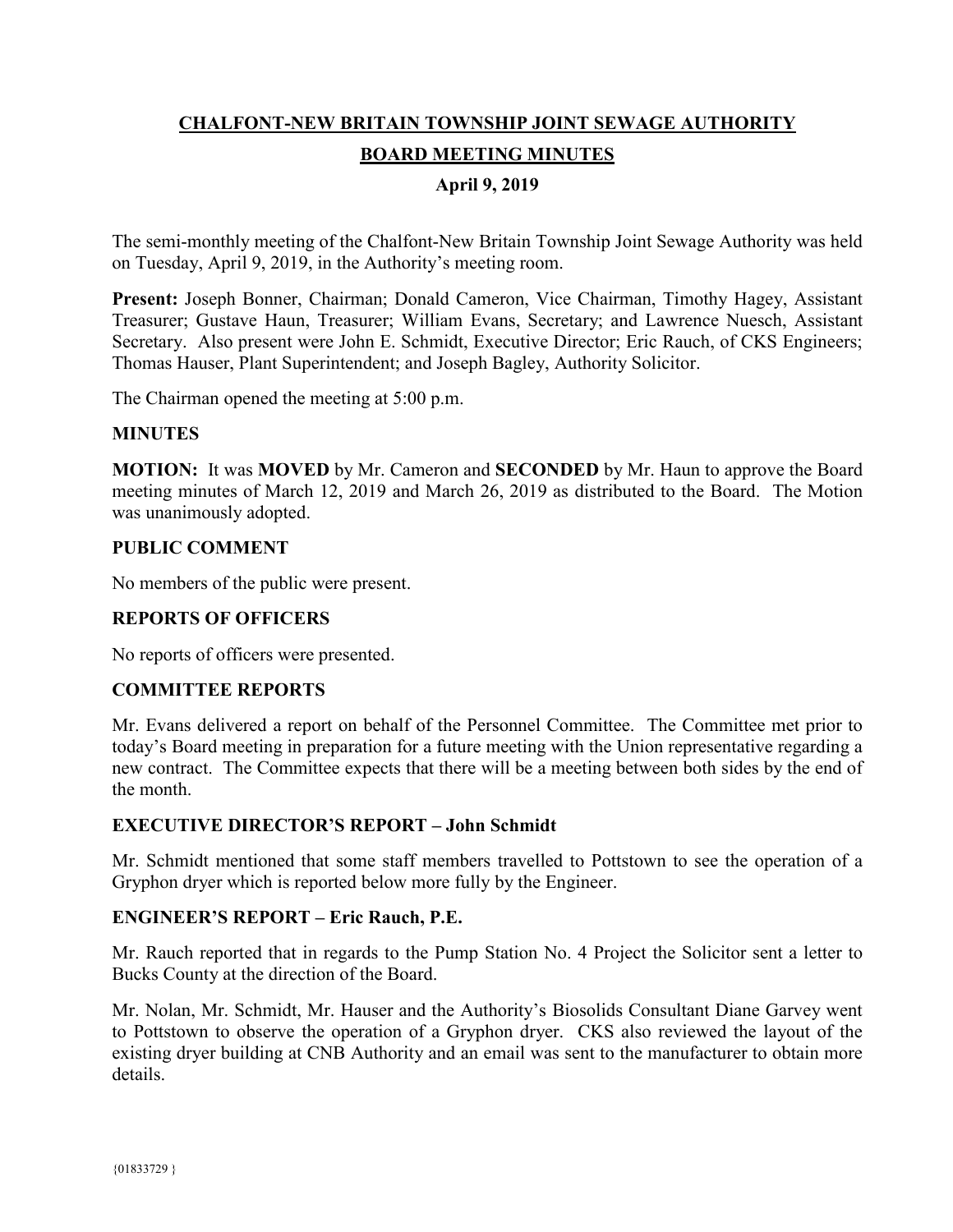Mr. Rauch also reported that the Maintenance Bond is in place for the Expansion and Upgrade Project Phase III. The Paving Contractor expects to return to the site on April 15 to finish up the paving contract.

Mr. Rauch presented Requisition No. 239 for Capital Improvements in the amount of \$381.82 consisting of construction management costs and engineering for the paving project.

**MOTION:** It was **MOVED** by Mr. Haun and **SECONDED** by Mr. Nuesch to approve Requisition No. 239 in the amount of \$381.82. The Motion was unanimously adopted.

The Board asked questions regarding the dryer in Pottstown. The Pottstown dryer had been running for several weeks. The dryer was running by itself with no operators around it. A sample of the product was brought back and it is very granular and not as dusty as the current Authority product. The Gryphon dryer has a lower temperature than the existing dryer at the Authority, it includes real time monitoring and an alarm system which is tiered so that warnings occur before a fatal shutdown.

In regards to questions about the product, certification for Class A Biosolid Classification is pending in Pottstown. In regards to the machine, the air temperature runs at approximately 300 "something" degrees whereas the existing dryer utilizes hot oil at a temperature of 460 degrees currently. In terms of operating costs, it is claimed that the fuel efficiency is the best of all the various dryers on the market. There is no hot exhaust because the heat is recycled to the machine. There is a lot less odor than the current dryer. At Pottstown, the exhaust is put through a large biofilter which was an existing situation in Pottstown. These types of machines, Mr. Schmidt commented, are rated by tons of water evaporated per day. The Gryphon model is rated at 2 1/2 times the tons of water evaporated per day in comparison to the existing CNB machine. The model which the Authority Engineer is checking into is smaller and comparable to the existing CNB machine in terms of tons per day.

## **SOLICITOR'S REPORT – Joseph M. Bagley, Esquire**

Mr. Bagley reported that he sent the letter, referred to in the Engineer's Report, to the Bucks County Solicitor approximately 8 days ago.

#### **TREASURER'S REPORT – Gustave Haun, Treasurer**

Mr. Haun reviewed the Total Operating Expenses for the month of \$242,515.74 as well as the previously approved Requisition No. 239 and payments to the Loan Fund of \$73,304.25, making the total expenditures for the month \$316,201.81 and he recommended approval.

**MOTION:** It was **MOVED** by Mr. Haun and **SECONDED** by Mr. Cameron to approve the total expenditures for the month of \$316,201.81. The Motion was unanimously adopted.

Mr. Haun next presented escrow disbursements in the amount of \$878.13 and he recommended approval.

**MOTION:** It was **MOVED** by Mr. Haun and **SECONDED** by Mr. Hagey to approve the escrow disbursements for the month of \$878.13. The Motion was unanimously adopted.